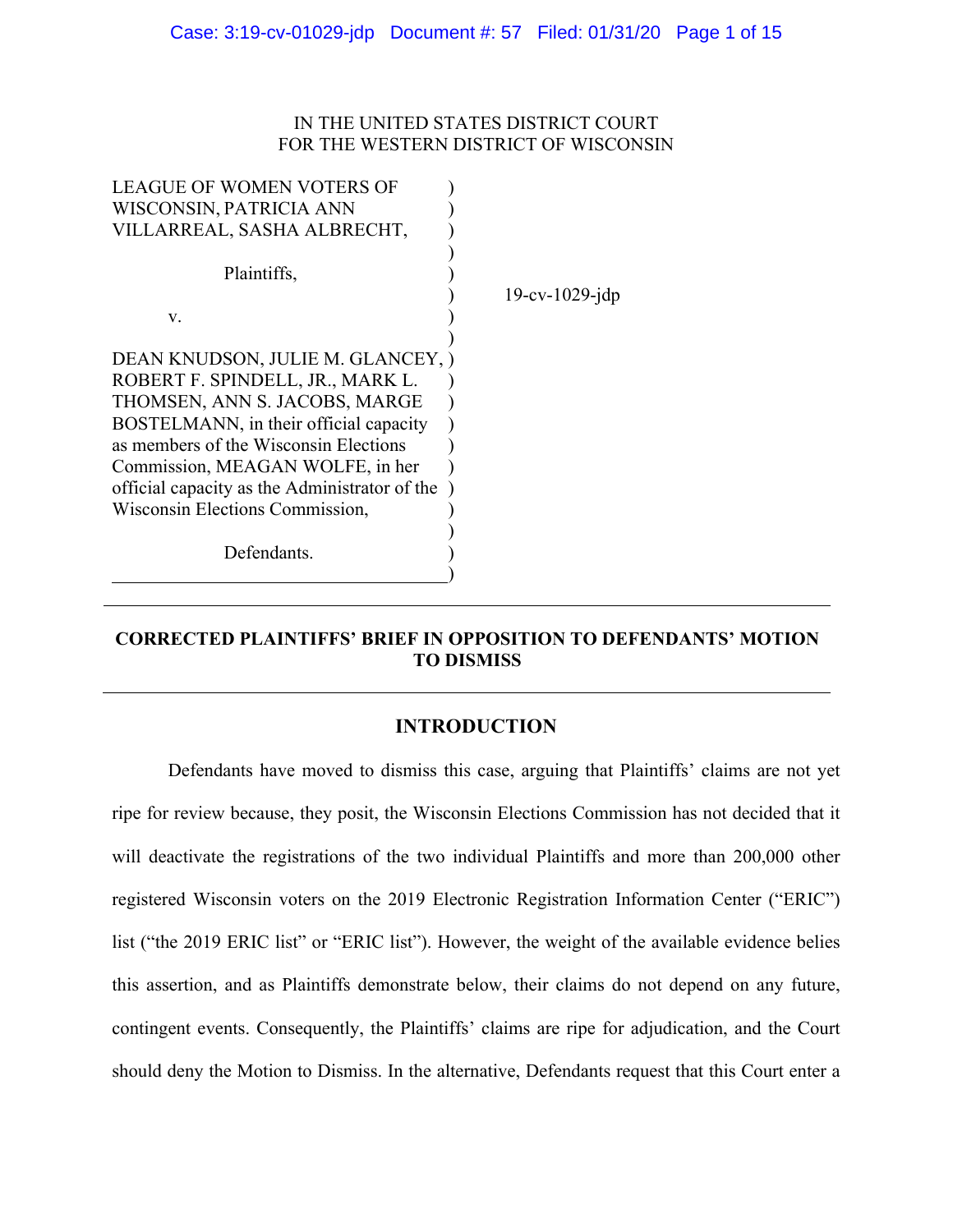stay. As communicated in a previous submission to this Court, Plaintiffs have no objection to the Court holding the case in abeyance until the completion of the proceedings in the related state court litigation, or the Commission otherwise votes to deactivate the 2019 ERIC list voters.

### **FACTUAL BACKGROUND**

On June 11, 2019, the Wisconsin Elections Commission ("WEC" or "Commission") considered how to use the list of Wisconsin voters it received from ERIC, identifying Wisconsin voters who may have moved, in its process of maintaining an accurate list of voters currently registered to vote in Wisconsin. *See* dkt. 11-4 at 6. For the Commissioners' consideration, Meagan Wolfe, the Commission's Administrator, prepared a memorandum in which she and staff proposed that the Commission adopt a list maintenance timeline that would require election officials to send letters to voters on the list (referred to as "Movers") in August 2019 and provide them with six elections to respond. *See* dkt. 11-2 at 4–6. Officials would then deactivate the registrations of voters who either did not respond to the letter within that timeframe or vote in any of the subsequent six elections. *Id.* at 5. Under a section entitled "FUTURE ERIC PLANS," the June 2019 Commission memorandum on the ERIC list stated that:

instead of deactivating their voter registrations within approximately 30 days under Wis. Stat. § 6.50(3), deactivation would take place between 12 months and 24 months, giving the Movers a chance to vote in both the General and following Spring Election. To reiterate the process provided in the March ERIC memo, this means voters who receive the Movers postcard in the summer of 2019 would be able to affirm their registration, either by responding to the postcard or in-person at a polling place, until the summer of 2021, giving them an extended deadline of six elections to take action (Feb, April, August and November of 2020 and February and April of 2021).

## *Id.* at 4. It continued:

This timeline allows flagged voters time to affirm their registration at their current address, or reregister at a new address, well in advance of the 2020 election cycle. Voters who receive the Movers postcard in the summer of 2020 would also be able to affirm their registration until the summer of 2021, giving them four elections to take action (August and November of 2020 and February and April of 2021). Postcards returned as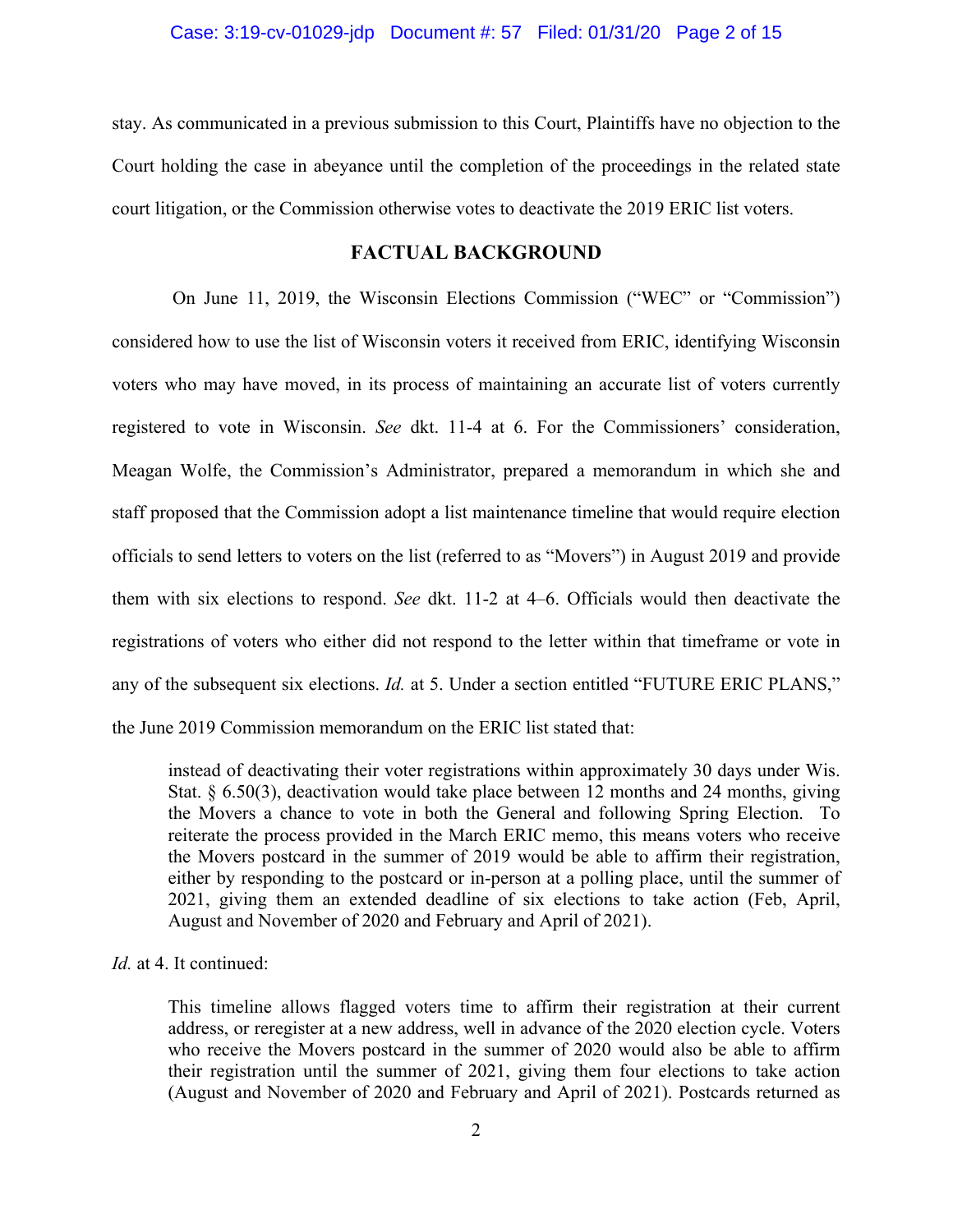undeliverable would be noted by clerks in WisVote as undeliverable for data gathering purposes, but the voter would otherwise continue to follow the same procedure as any other voter identified as an in-state mover and their registration would remain active until the deadline for instate mover deactivation 12-24 months later.

*Id.* at 5. The memo concluded with the following recommended motion: "Authorize staff to flag files of voters rather than deactivating voters who do not respond to a Movers mailing after 30 days; go forward with WisVote, poll book and MyVote updates; and assess new data before initiating future mailings." *Id.* at 6. The Commissioners unanimously voted to adopt the motion with amended language, so as to "[a]uthorize staff to flag files of voters rather than deactivating voters who do not respond to a Movers mailing after 30 days; go forward with WisVote, poll book and MyVote updates; assess new data before initiating future mailings; *incorporate the substance of recommendations in the staff memorandum*; and authorize staff to proceed with the next Movers letter in August 2019." Dkt. 11-4 at 6 (emphasis added).

Election officials sent the letter approved by the Commission to ERIC list voters (the "2019 ERIC letter" or "ERIC letter") between October 9 and 11, 2019. Dkt. 11-3 at 2. The letter outlined three ways for voters to update their registration if they had moved: (1) online on WisVote, (2) on Election Day at the voter's polling place, or (3) by submitting a paper registration form to the voter's municipal clerk. Dkt. 11-4 at 9. The letter also told voters that if they had *not* moved, they could confirm their address (1) online at WisVote, (2) by "Vot[ing] at the next election", or (3) by signing and returning to the municipal clerk's office a detachable postcard at the bottom of the letter. *Id.* The postcard read: "I, [voter's name], certify I still live at [voter's address] and want to *keep my voter registration active* in Wisconsin." *Id.* (emphasis added).

On November 13, 2019, three Wisconsin voters sued the Commission in state court, urging the court to find that the 2019 ERIC list constituted "reliable information" within the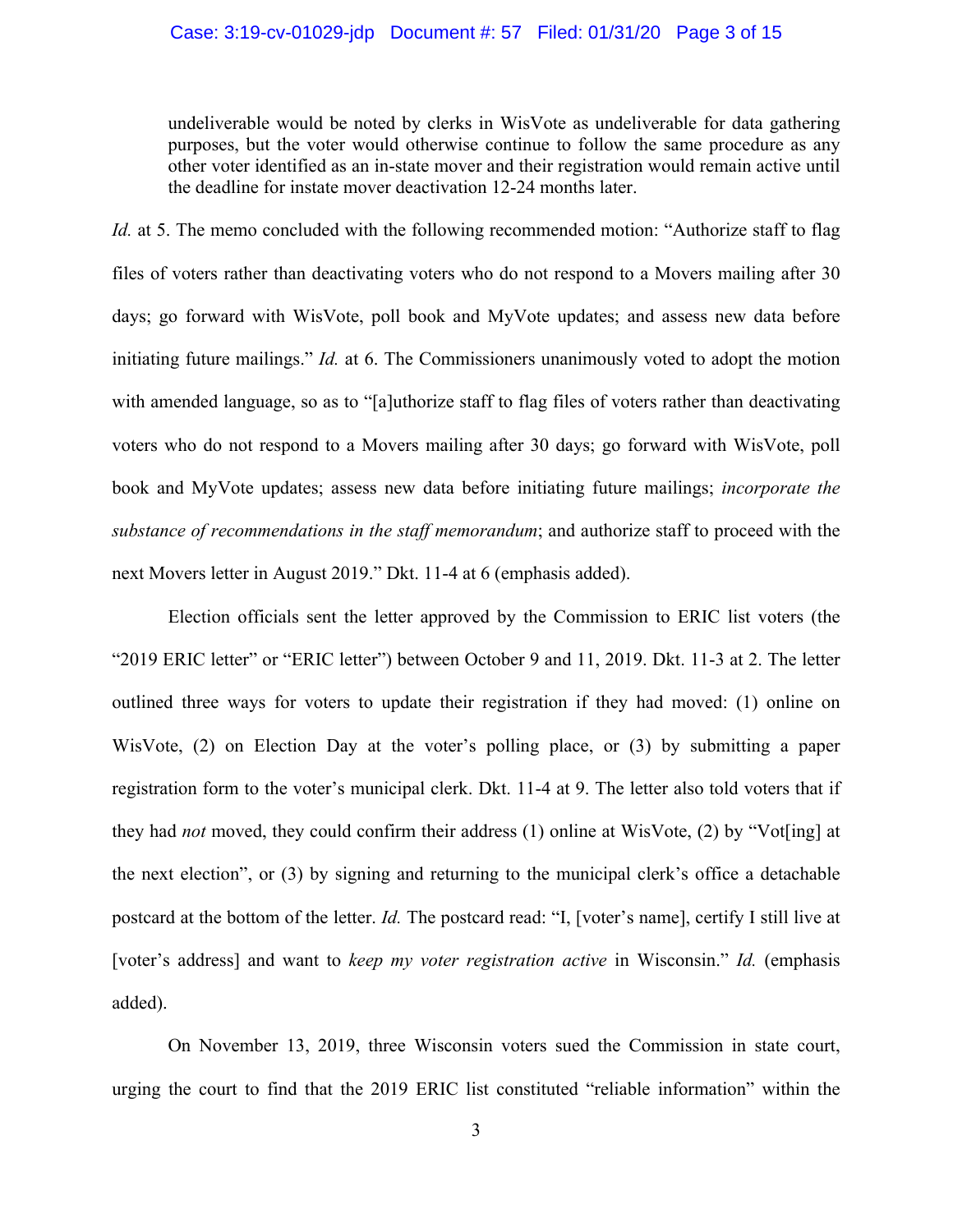### Case: 3:19-cv-01029-jdp Document #: 57 Filed: 01/31/20 Page 4 of 15

meaning of Wis. Stat. § 6.50(3), thereby triggering the removal of voters who failed to respond to the ERIC letter within 30 days. Dkt. 11-6. The state court agreed and issued a writ of mandamus, ordering the immediate removal of these voters, as the 30-day period had already run. Dkt. 11-8. After the state court refused to permit the League of Women Voters of Wisconsin ("LWVWI") to intervene, in part to raise procedural due process claims, LWVWI and two Wisconsin voters filed two due process claims in this Court on December 17, 2019. Dkt. 1.

On January 10, 2020, Defendants moved to dismiss this case, or, in the alternative, stay the proceedings under the *Pullman* abstention doctrine.<sup>1</sup> Dkts. 41, 42. Defendants argue that Plaintiffs' claims should be dismissed on ripeness grounds for two reasons. *First*, Defendants claim that

the Commission did not adopt those recommendations [i.e., the staff recommendations made in Administrator Wolfe's memo] in whole, but rather approved a motion that only "[a]uthorize[d] staff to flag files of voters rather than deactivating voters who do not respond to a Movers mailing after 30 days; go forward with WisVote, poll book and MyVote updates; and assess new data before initiating future mailings."

Dkt. 42 at 5; *see also id.* at 5 n.2. They state that, "Apart from that order, the Commission has never approved a deactivation plan based on the most recent ERIC data, whether immediately, within 12 to 24 months, or otherwise." *Id.* at 11. Based on Defendants' view of the Commission's actions at its June 11, 2019 meeting, Defendants argue that deactivations are only certain to occur if the state appellate courts uphold the state circuit court's writ of mandamus. *Id.*  at 10–11. Defendants also suggest that the Commission's decision on December 2, 2019 to

 <sup>1</sup> Both proposed intervenors here, the three plaintiffs in the *Zignego* state court action and the Legislature, have filed motions to dismiss. Pursuant to this Court's orders, Plaintiffs do not respond at this time to the merits of the proposed intervenors' motions to dismiss because the motions to intervene have not yet been granted. *See* dkts. 30, 40.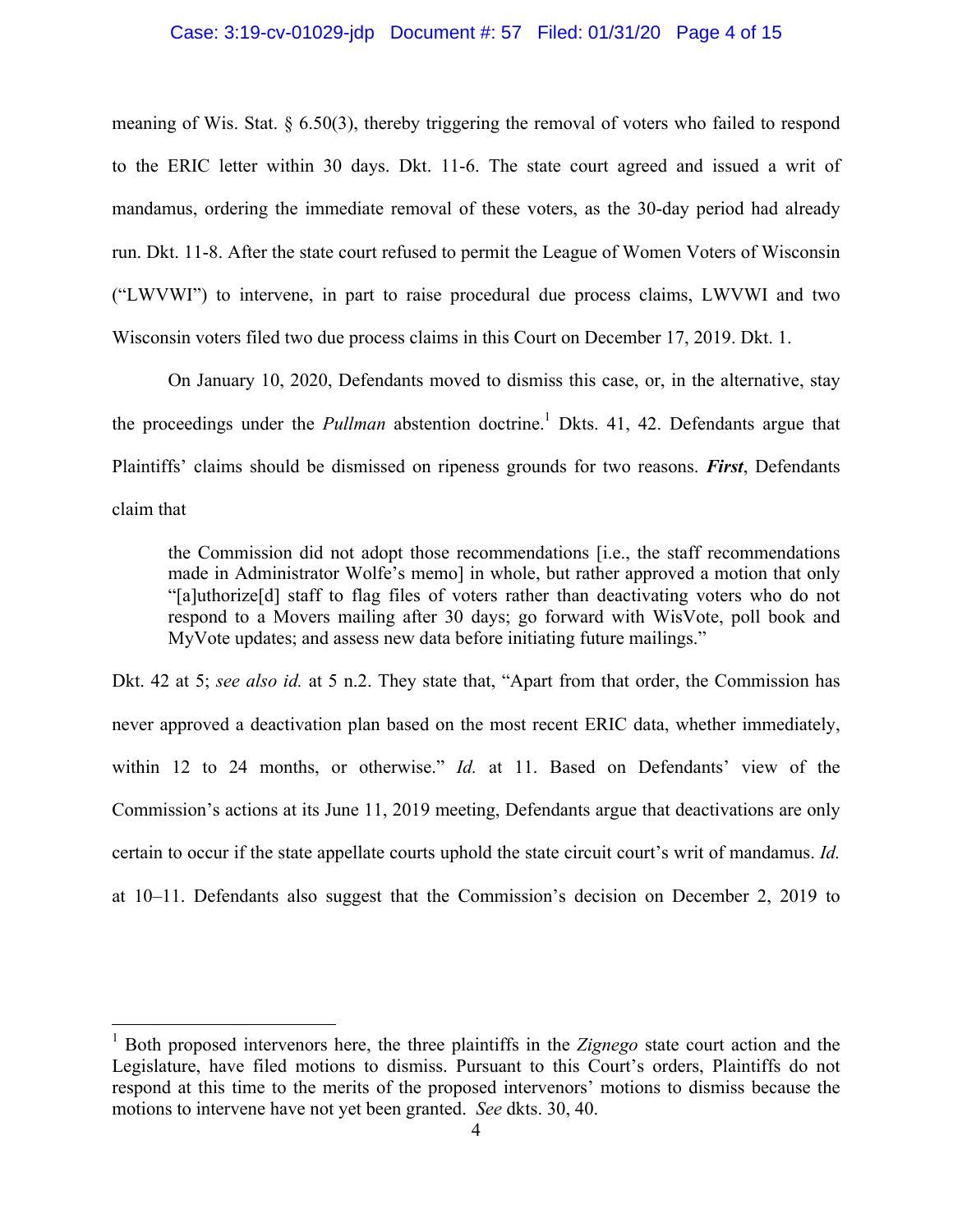### Case: 3:19-cv-01029-jdp Document #: 57 Filed: 01/31/20 Page 5 of 15

consult the Legislature<sup>2</sup> effectively reversed any deactivation policy it may have adopted on June 11, 2019. *Id.* at 11.<sup>3</sup>

**Second**, Defendants state that "even if deactivations might occur, it is not yet clear what notice would accompany them." *Id.* at 12. Plaintiffs' claims lack ripeness, they say, because Plaintiffs "point to no definite plan for procedures to accompany that action that can be analyzed now." *Id.* at 13.

As for their request in the alternative to stay these proceedings, Defendants assert that, because the Commission has not authorized and does not intend to authorize the deactivation of any voters on the 2019 ERIC list, Plaintiffs' due process claims hinge on the resolution of the state court litigation concerning the meaning of Wis. Stat.  $\S$  6.50(3), and that abstention would therefore be appropriate under *Railroad Commission of Texas v. Pullman Company*, 312 U.S. 496 (1941). *Id.* at 14-19.

On January 13, 2020, the Wisconsin Supreme Court denied a petition to bypass filed by the plaintiffs in the state litigation. The following day, the District IV Court of Appeals granted the Commission's requests to stay the writ of mandamus and the contempt order entered by the circuit court on January 13. Plaintiffs subsequently moved this Court to hold this case in abeyance. Dkt. 52.

 $2$  Specifically, the motion adopted on December 2, 2019 reads: "The Commission directs staff to pursue legislation establishing specific procedures governing the ERIC Movers mailing and/or granting rulemaking authority to the Commission." Dkt. 47-3 at 7.

 $3<sup>3</sup>$  To date, Defendants have received no official communication from the Legislature, though they received a letter from the authors of the statute mandating the Commission's participation in ERIC that describes their legislative intent. Dkt. 47-6 at 4-5. The Legislature has not passed any legislation instructing the Commission on how to use the ERIC list data or granting the authority requested by the Commission. Instead, it has sought to intervene in this action to provide a "vigorous defense" of Section 6.50(3), as interpreted by the Ozaukee County Circuit Court. Dkt. 36 at 6.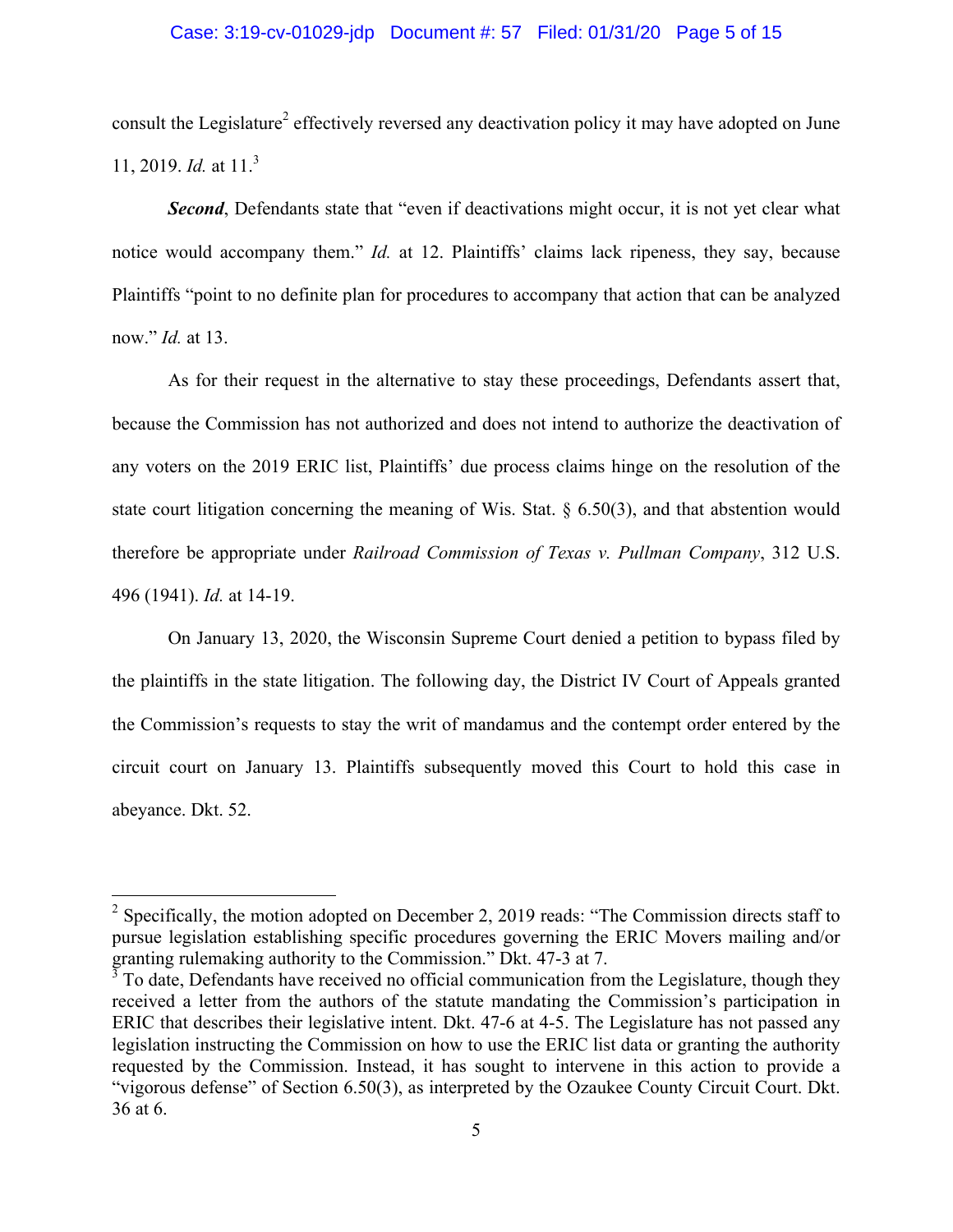### **LEGAL STANDARD**

"Ripeness and other justiciability requirements bar a federal court from deciding a question that depends on so many future events that a judicial opinion would be 'advice about remote contingencies.'" *Amling v. Harrow Indus. LLC*, 943 F.3d 373, 378 (7th Cir. 2019) (quoting *Rock Energy Co-op v. Vill. of Rockton*, 614 F.3d 745 (7th Cir. 2010)). "The doctrine's underlying objective is to avoid premature adjudication and judicial entanglement in abstract disagreements." *Church of Our Lord and Savior Jesus Christ v. City of Markham*, 913 F.3d 670, 676 (7th Cir. 2019). In assessing the ripeness of a plaintiff's claims, courts must evaluate "(1) the fitness of the issues for judicial decision and (2) the hardship to the parties of withholding court consideration." *Nat'l Park Hospitality Ass'n v. Dep't of Interior*, 538 U.S. 803, 808 (2003) (citing *Abbott Labs v. Gardner*, 387 U.S. 136 (1967)); *Texas v. United States*, 523 U.S. 296, 301 (1998).

"The various factors that enter into a court's assessment of fitness include: whether the claim involves uncertain and contingent events that may not occur as anticipated or at all; the extent to which a claim is bound up in the facts; and whether the parties to the action are sufficiently adverse." *Philadelphia Fed'n of Teachers v. Ridge*, 150 F. 3d 319, 323 (3d Cir. 1998). "[L]egal questions are 'quintessentially fit' for judicial decision." *E.F. Transit v. Cook*, 878 F.3d 606, 610 (7th Cir. 2018) (quoting *Metro. Milwaukee Ass'n of Commerce v. Milwaukee Cty.*, 325 F.3d 879 (7th Cir. 2003)). By contrast, a claim is not fit for judicial decision when the possibility that the alleged injury will occur remains "remote." *Amling*, 943 F.3d at 378; *cf. Clapper v. Amnesty Internat'l USA*, 568 U.S. 398, 409 (2013) (holding that "'[a]llegations of *possible* future injury' are not sufficient." (quoting *Whitmore v. Arkansas*, 495 U.S. 149 (1990)) (emphasis in original)); *E.F. Transit*, 878 F.3d at 610 ("But the potential for prosecution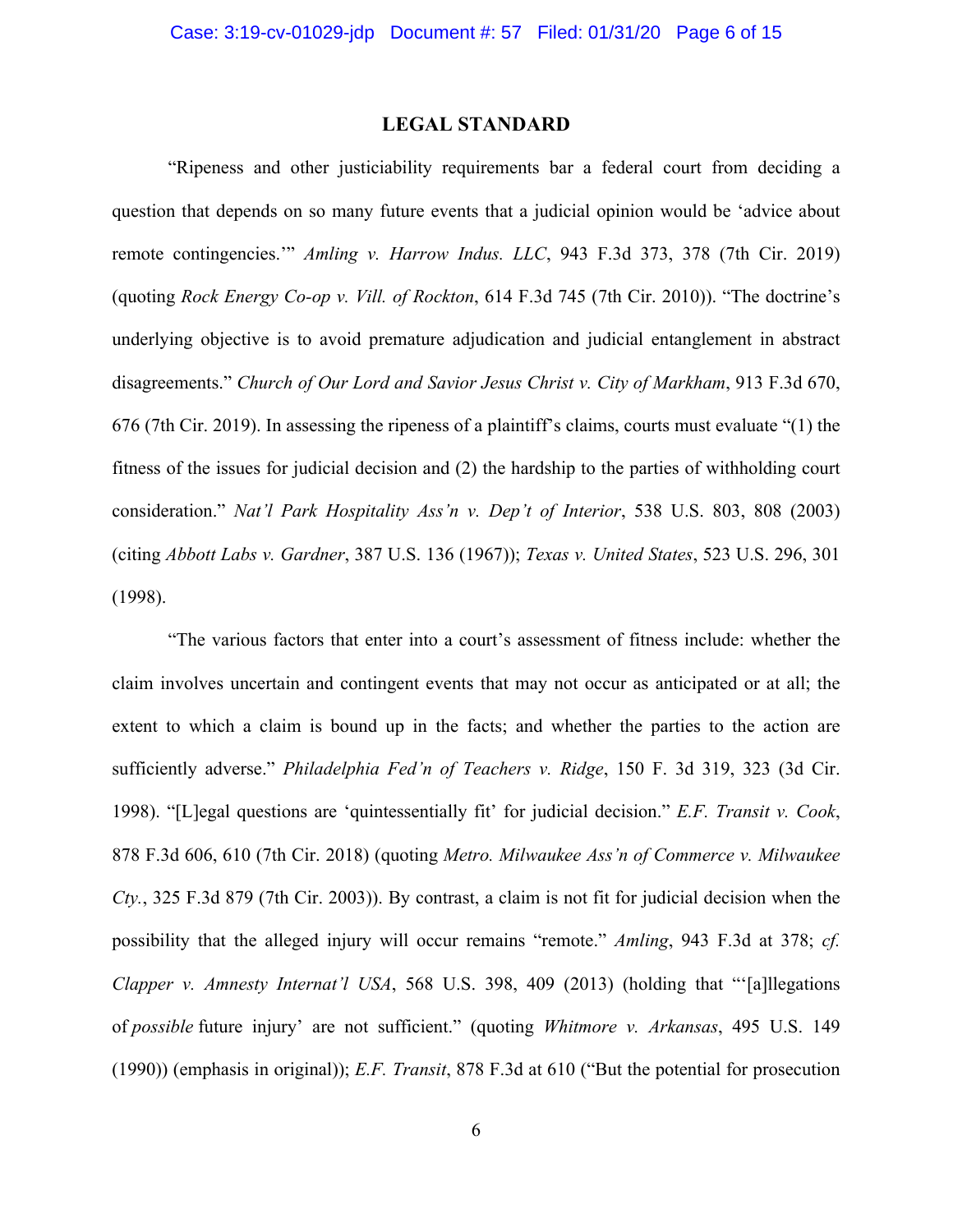### Case: 3:19-cv-01029-jdp Document #: 57 Filed: 01/31/20 Page 7 of 15

must be likely; if a prosecution is unlikely or not even 'remotely possible,' then the dispute is not 'susceptible to resolution by a federal court.'" (quoting *Babbitt v. United Farm Workers Nat'l Union*, 442 U.S. 289 (1979))).

Plaintiffs can show that failure to exercise jurisdiction will result in hardship where "(1) enforcement is certain, only delayed, *or* (2) even though enforcement is not certain, the mere threat of future enforcement has a present concrete effect on [the plaintiff's] day-to-day affairs and 'irremediably adverse consequences' would flow from a later challenge." *Metro. Milwaukee Ass'n of Commerce*, 325 F. 3d at 882 (internal citations omitted) (emphasis added). However, this prong of the ripeness test "is less clear and less important." *Nat'l Park Hospitality Ass'n*, 538 U.S. at 815 (Stevens, J., concurring); *cf. Owner Operated Indep. Drivers Ass'n, Inc. v. Fed. Motor Carrier Safety Admin.*, 656 F.3d 580, 586 (7th Cir. 2011) ("[A]s *Abbott Laboratories* itself demonstrated, hardship need not take the form of an actual enforcement action; the threat of enforcement is sufficient because the law is in force the moment it becomes effective and a person made to live in the shadow of a law that she believes to be invalid should not be compelled to wait and see if a remedial action is coming.").

### **ARGUMENT**

As a threshold matter, Plaintiffs do not oppose Defendants' alternative motion to stay this case until the conclusion of the *Zignego* case through all appeals or the Commission votes to deactivate the 2019 ERIC list voters. Although Plaintiffs do not believe the *Pullman* abstention doctrine applies in this case because their claims do not hinge upon the outcome of the state court proceedings or the construction or validity of any state statute, those proceedings will nonetheless provide greater clarity as to which deactivation timeline governs this case, and thus will clarify the timing and nature of relief needed. *See generally* dkt. 52; *see also St. Augustine*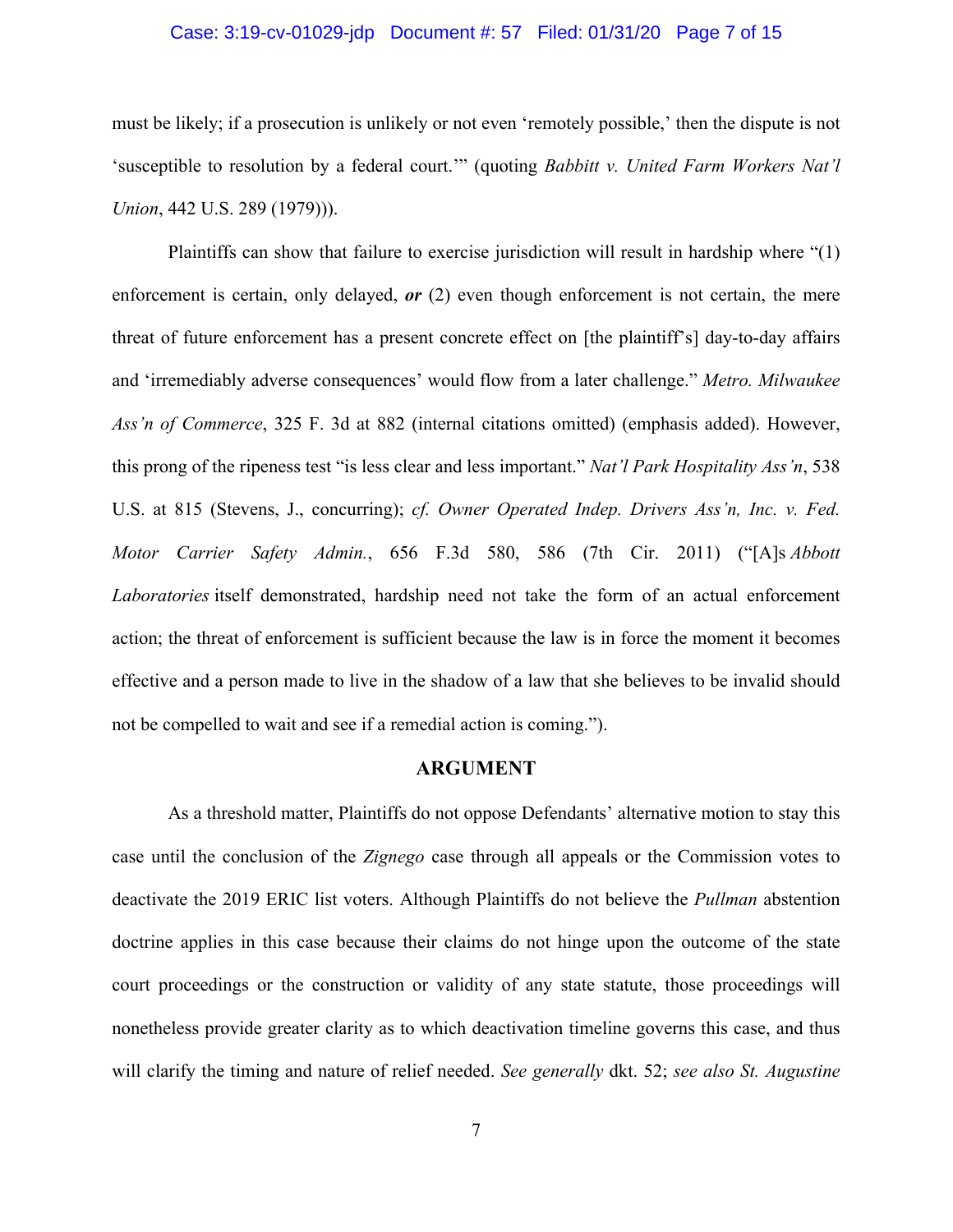### Case: 3:19-cv-01029-jdp Document #: 57 Filed: 01/31/20 Page 8 of 15

*Sch. v. Evers,* 906 F.3d 591, 600 (7th Cir. 2018) ("The *Pullman* doctrine aims to avoid an unnecessary adjudication of the constitutionality of a state statute. Its purpose is not served unless there is 'some risk that the statute will be found unconstitutional unless narrowed.'" (quoting *Mazanec v. No. Judson-San Pierre Sch. Corp., 763 F.2d 845* (7th Cir. 1985))); *Fuentes v. Cortes*, 207 F. Supp. 3d 441, 452 (M.D. Pa. 2016) (explaining that, for *Pullman* to apply, "[f]irst, there must be uncertain issues of state law underlying the federal constitutional claims. Second, the state law issues must be amenable to a state court interpretation which could obviate the need to adjudicate or substantially narrow the scope of the federal constitutional claim. Third, it must be that *an erroneous construction of state law by the federal court* would disrupt important state policies." (quoting *Planned Parenthood of Cen. N.J. v. Farmer*, 220 F.3d 127 (3d Cir. 2000)) (emphasis added)). Even if *Pullman* did apply here, "a lawsuit is typically stayed not dismissed—under *Pullman*." *Doe v. McColloch*, 835 F.3d 785, 787 (8th Cir. 2016); *see id.* at 788-89 ("Rather than dismissing the case, however, the district court instead should have retained jurisdiction and stayed the proceedings while the parties litigate the state-law questions in the Missouri state courts.").

Turning to the Defendants' Motion to Dismiss, under the applicable two-factor standard set forth above, Plaintiffs' claims are ripe for review. As discussed below, Defendants' Motion to Dismiss fails for three reasons. *First*, their arguments and the assertions on which they rely contravene the record evidence. *Second*, the deactivation of unresponsive 2019 ERIC list voters is certain to occur within 12 to 24 months after the initial mailing and in violation of these voters' rights to due process, thus creating a hardship to Plaintiffs if the court does not exercise jurisdiction. And *third*, Plaintiffs' due process claims are fit for judicial decision because they do not depend on any contingent, future events. Rather, they present pure questions of law.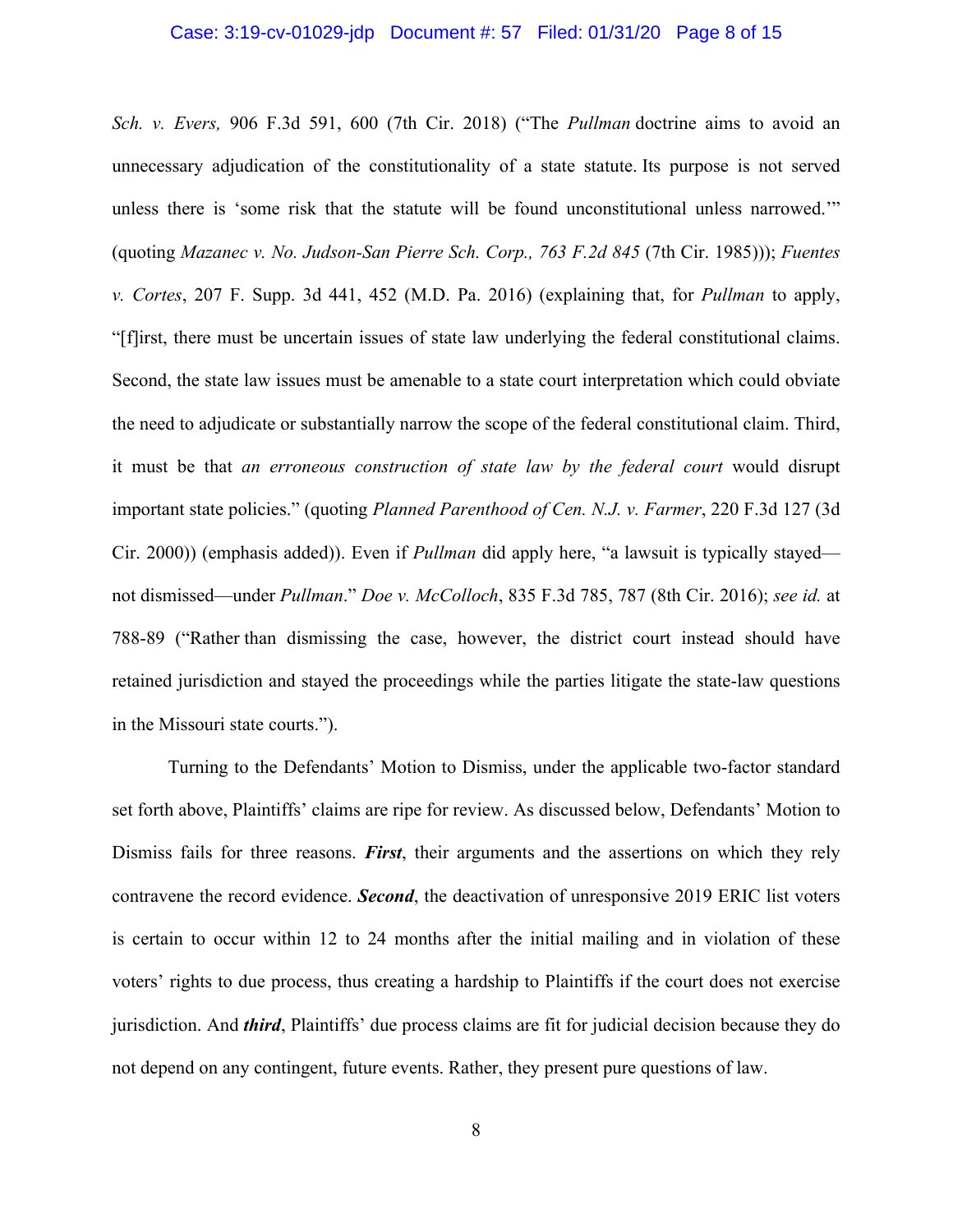# **I. Defendants' assertions about the status of the deactivations are not supported by the available evidence.**

Defendants' Motion to Dismiss challenges this Court's jurisdiction on the grounds that Plaintiffs' claims are not yet ripe because, in their view, the Commission neither adopted the procedures and timeline discussed in the June 11, 2019 memo nor approved the deactivation of unresponsive ERIC list voters after the April 2021 elections. However, the record before the Court does not support this theory.

*First*, the Commission first adopted the 12-to-24-month deactivation policy at its June 11, 2019 meeting. Under Section II of the June 11, 2019 memo, which was entitled "FUTURE ERIC PLANS," Administrator Wolfe and staff proposed that the Commission wait 12 to 24 months and six elections before deactivating any voters on the 2019 ERIC list. Dkt. 11-2 at 5. The Commission's staff recommended the adoption of the entirety of this new deactivation procedure and timeline; the recommended motion to "[a]uthorize staff to flag files of voters rather than deactivating voters who do not respond to a Movers mailing after 30 days" succinctly summarized and incorporated the entirety of Section II's description of the new deactivation policy. Dkt. 11-2 at 4–6. Defendants point to the recommended motion on the last page of the June 11, 2019 memo for the proposition that they did not adopt the memo's procedure and timeline, or approve the recommended deactivations in spring 2021. Dkt. 42 at 5; dkt. 11-2 at 6. However, they overlook their own meeting minutes, which were approved at the Commission's September 24, 2019 meeting and reflect that the Commission incorporated the staff's full recommendations in its motion and adopted them:

Authorize staff to flag files of voters rather than deactivating voters who do not respond to a Movers mailing after 30 days; go forward with WisVote, poll book and MyVote updates; assess new data before initiating future mailings; *incorporate the substance of recommendations in the staff memorandum*; and authorize staff to proceed with the next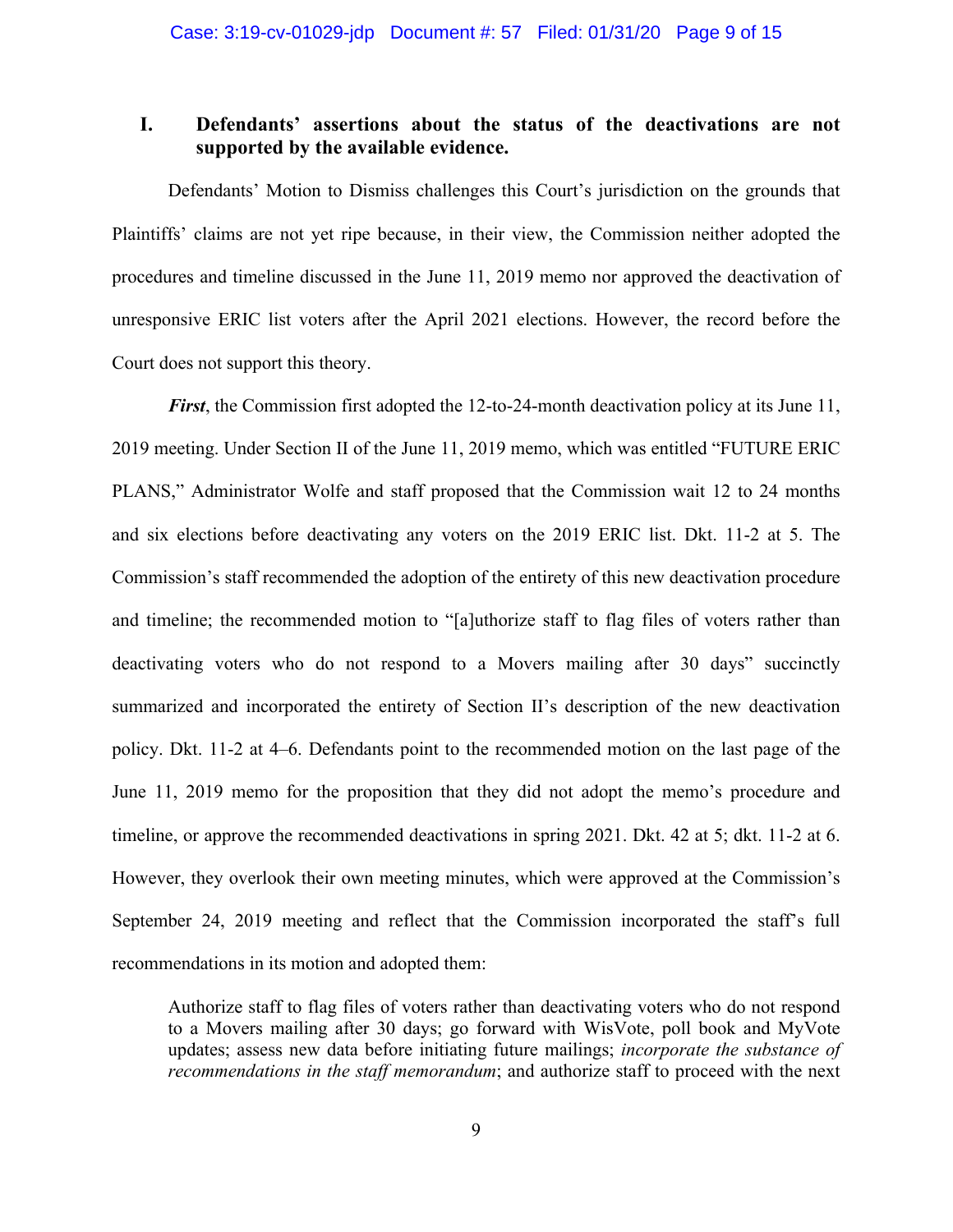### Case: 3:19-cv-01029-jdp Document #: 57 Filed: 01/31/20 Page 10 of 15

Movers letter in August 2019. Moved by Commissioner Thomsen, seconded by Commissioner Glancey. Motion carried unanimously.

Dkt. 11-4 at 6 (emphasis added); *see also* dkt. 11-2 at 5 (recommending deactivation of unresponsive ERIC list movers after 12 to 24 months).

**Second**, the video recording of the Commission's June 11, 2019 meeting corroborates the conclusion that Defendants incorporated the entirety of the "Future ERIC Plans" proposal in Administrator Wolfe's June 11, 2019 memo—including its recommendation that unresponsive ERIC list voters be deactivated on a 12-to-24-month timeline—into the motion the Commission adopted on June 11, 2019. In response to questions about the scope of the proposed motion provided at the end of the memo, Administrator Wolfe explained, "Our intention was to ask the Commission to adopt this proposal that included the timeline that's outlined on the top of page 4 [of the memo, dkt. 11-2 at 5] as well, in terms of when that integrated poll list would be used and when the deactivation would occur."<sup>4</sup> After lengthy discussion of the proposed deactivation timeline, $5$  the Commissioners unanimously adopted "the recommended motion on page 14 [of the agenda items, dkt. 11-2 at 6], *incorporating the substance of the memo*. . ."<sup>6</sup> Commission Chairman Knudson clarified that the motion included giving voters the proposed "number of elections" to respond to the ERIC letter.<sup>7</sup> During the Commission's recent meeting on January 14, 2020, Chairman Knudson confirmed that the motion adopted by the Commission in June of 2019 authorized the Commission both to send letters to voters on the 2019 ERIC list, and to

 <sup>4</sup> *See* Wisconsin Elections Commission June 2019 Meeting—Part 1, WISCONSIN EYE (Jun. 11, 2019), https://wiseye.org/2019/06/11/wisconsin-elections-commission-june-2019-meeting-part-1/, at 2:16:00-2:16:20. Plaintiffs request that this Court take judicial notice of the contents of the video accessed at this URL. Under Federal Rule of Evidence 201(b)(2), this video's "accuracy cannot reasonably be questioned." <sup>5</sup> *See generally id.* at 1:35:00-2:23:59.

 $6$  *Id.* at 2:21:31 (emphasis added).

 $^{7}$  *Id.* at 2:22:06.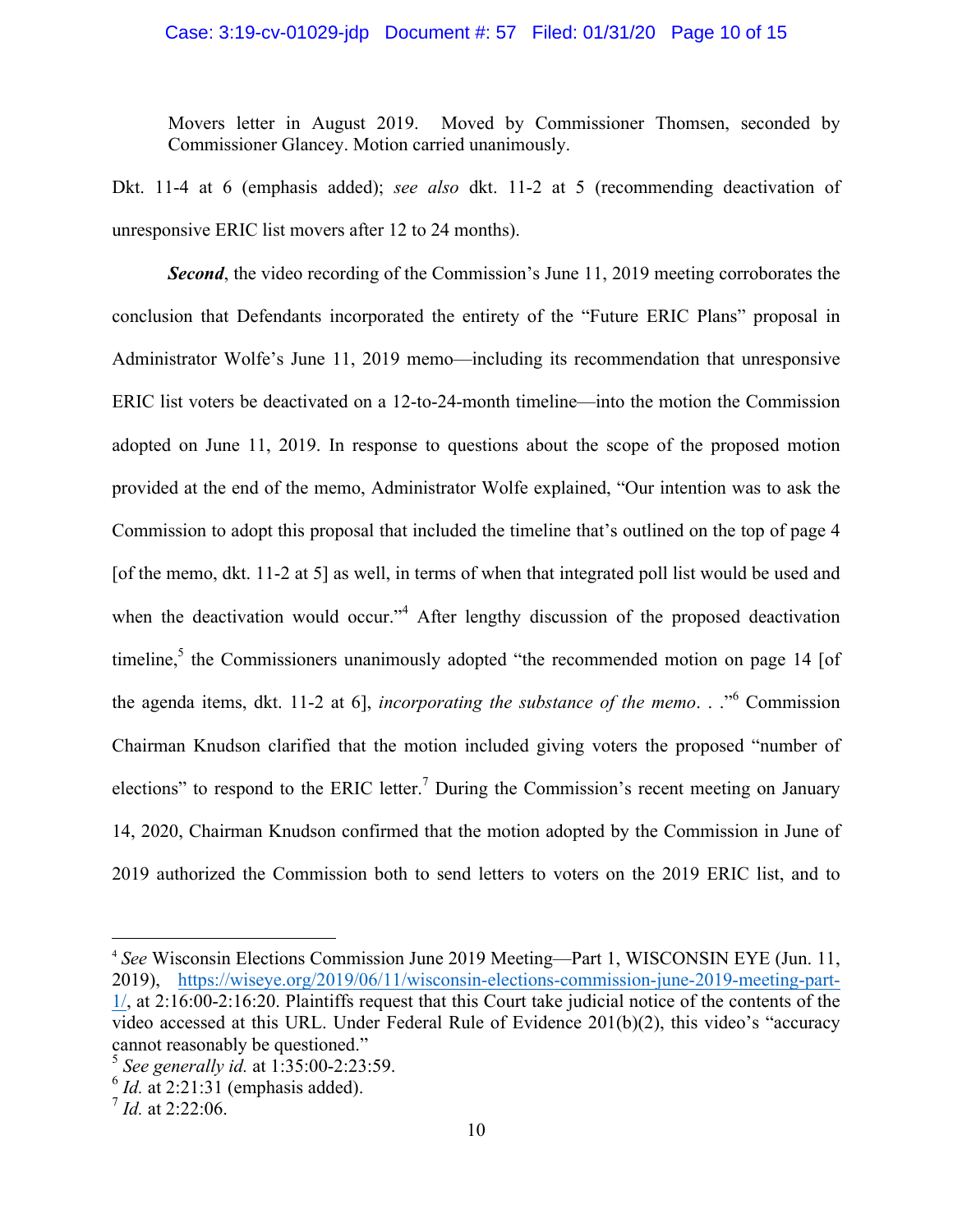### Case: 3:19-cv-01029-jdp Document #: 57 Filed: 01/31/20 Page 11 of 15

remove voters who did not respond to the ERIC letter: "But June 11th—that June 11th, our action and our adopted motion was definitely that they'd have this period of time to vote using the watermark, and then would be deactivated."<sup>8</sup>

**Third**, the language of the ERIC letter further reflects an intent to deactivate voters, where it provided recipients the option of signing and returning a statement that read: "I, [voter's name], certify I still live at [voter's address] and want to keep my voter registration active in Wisconsin." Dkt. 11-4 at 9. Although this statement was completely inadequate to put voters on notice that their registrations were at risk of deactivation, it creates a reasonable inference that the Commission intended that failure by a voter to confirm the voter's address would result in the voter's registration becoming *inactive*—that is, deactivated. It is unreasonable to believe Defendants would include such language in the 2019 ERIC letter if deactivation were not the intended consequence of failing to respond.

The record therefore makes clear that Defendants *did* adopt the 12-to-24-month deactivation timeline, as well as the spring 2021 deactivation of voters who do not respond to the 2019 ERIC letter within that timeframe. Thus, the ERIC letter's failure to adequately warn voters of their impending deactivations, and to identify clear instructions and the timeline for responding, represents a current and ongoing violation of the Due Process Clause. Because ERIC list voters must be afforded 12 to 24 months and six elections to confirm or update their voter registrations under the procedures and timeline adopted by the Commission on June 11, 2019, *now* is the very time in which these voters must confirm and update their registrations. That is

 <sup>8</sup> Wisconsin Elections Commission January 2020 Meeting—Part 2, WISCONSIN EYE (Jan. 14, 2020), https://wiseye.org/2020/01/14/wisconsin-elections-commission-january-2020-meetingpart-2/, at 37:19-37:32. Plaintiffs request that this Court take judicial notice of the contents of the video accessed at this URL. Under Federal Rule of Evidence 201(b)(2), this video's "accuracy cannot reasonably be questioned."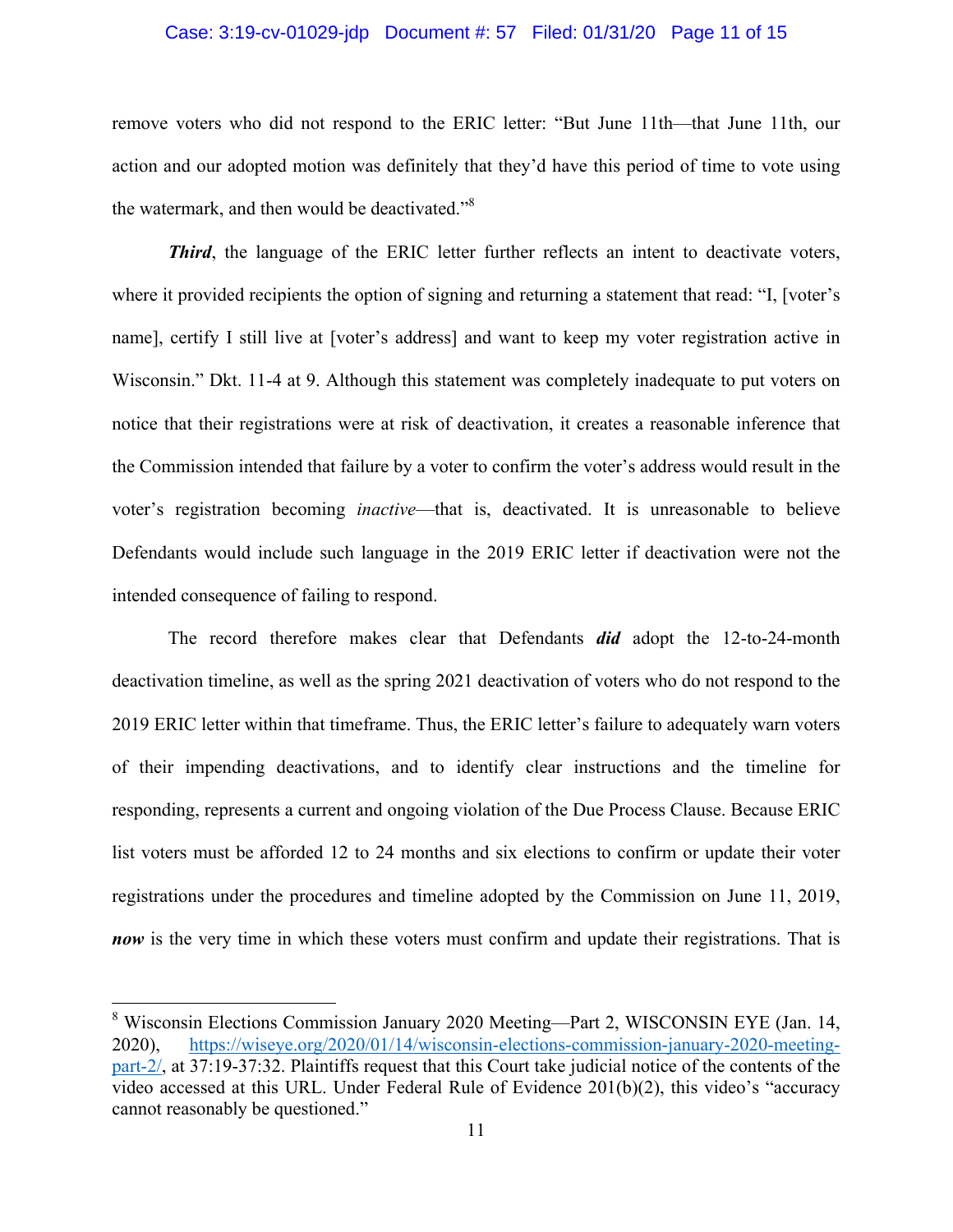### Case: 3:19-cv-01029-jdp Document #: 57 Filed: 01/31/20 Page 12 of 15

why due process required the Commission to provide adequate notice and instructions on how and by when these voters must take action to prevent deactivation at the *beginning* of this 12-to-24-month period. Notice at some later date will not suffice. Defendants' assertion that the Commission may in the future "accompany" deactivation with notice is therefore wholly without merit and does not make this action unripe. Dkt. 42 at 13. For these reasons, the Court should reject the theory offered by Defendants in their brief and deny their Motion to Dismiss.

## **II. Plaintiffs' due process claims are ripe because eventual voter registration deactivations are certain to occur and because their claims present pure questions of law that do not rely on contingent events.**

For the same reasons, Plaintiffs' due process claims are ready for review. As established above, the Commission *did* approve the deactivation of ERIC list voters in 2021 at its June 11, 2019 meeting. The Commission's December 2, 2019 request for clarifying legislation or rulemaking authority did not vacate or nullify the adopted June 11, 2019 motion because the Legislature has made clear that it supports the circuit court's interpretation of Section 6.50(3) and will not enact the requested legislation. Dkt. 36 at 6. Therefore, until Defendants adopt another resolution overturning the adopted policy to deactivate voters in 2021, that policy continues to have full legal effect.<sup>9</sup> Plaintiffs' claims, therefore, do not rely on some uncertain event in the future. Indeed, as noted above, the ERIC letter's failure to adequately warn voters of their impending deactivations, and to identify clear instructions and the 12-to-24-month timeline for responding, represents a current and ongoing violation of the Due Process Clause. It has been three and a half months since the 2019 ERIC letters were mailed out, and now is the time in which these voters must confirm and update their registrations. Notice at some later date will not

<sup>&</sup>lt;sup>9</sup> Defendant Commissioner Spindell conceded as much when he observed that adopting a new motion to issue a second ERIC letter that contained the information requested by Plaintiffs in Section (d)(2) of their requested relief, dkt. 1 at 29, would moot this action. *Wisconsin Elections Commission January 2020 Meeting—Part 2*, at 9:07-9:14, 9:50-10:34, 13:23-13:51.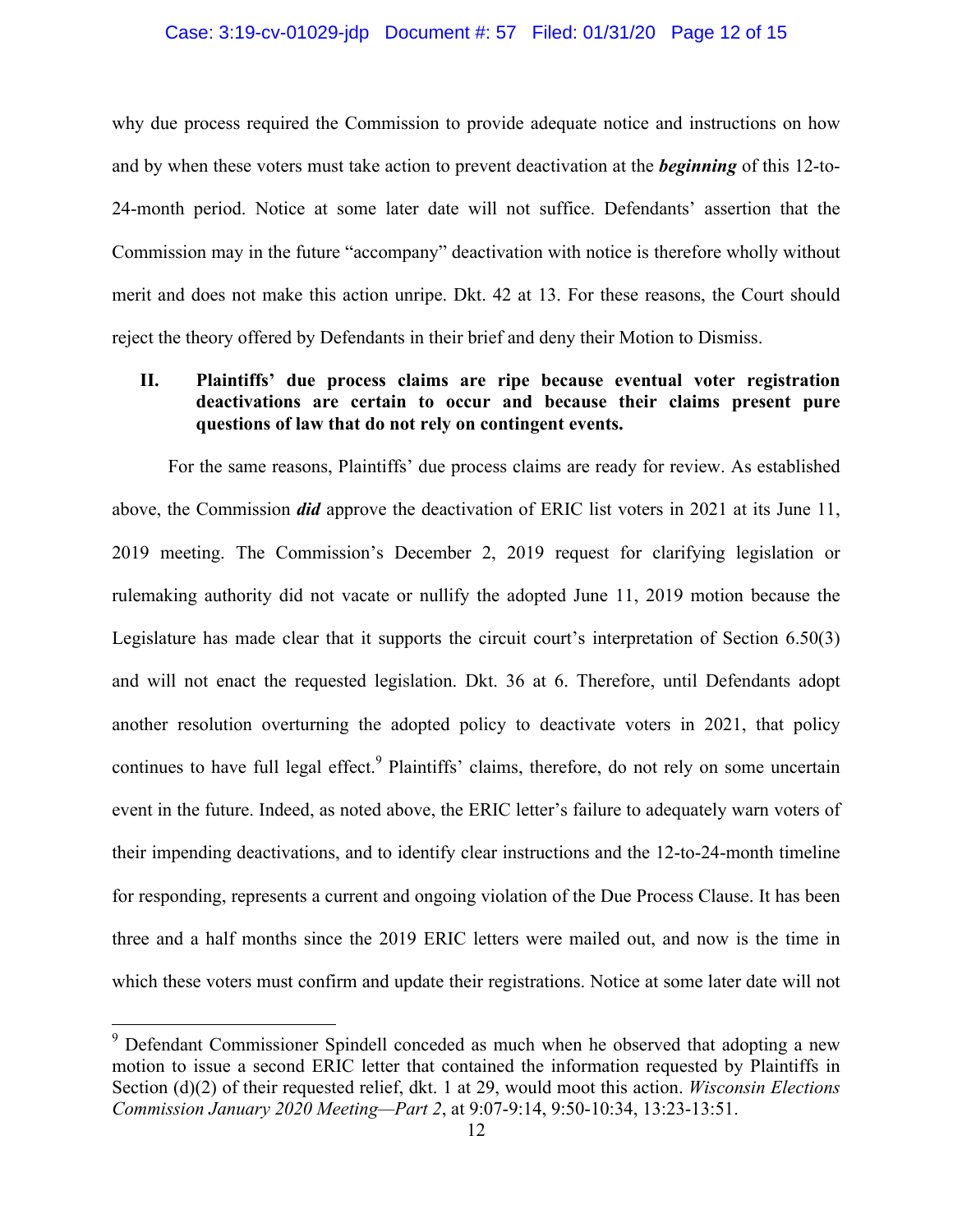### Case: 3:19-cv-01029-jdp Document #: 57 Filed: 01/31/20 Page 13 of 15

suffice. Absent constitutionally-sufficient notice, deactivation without due process will occur either immediately after a final state court order affirming the writ of mandamus, or in the spring of 2021, if the order granting the writ of mandamus is vacated and the writ dissolved. But while the ultimate harm is that future deactivation, the due process violation has already occurred and is ongoing. In this way, Plaintiffs have met the hardship prong of the ripeness test because the deactivations are certain to occur, and the failure to provide adequate notice in advance of the pre-deactivation waiting period has already occurred. *See Metro. Milwaukee Ass'n of Commerce*, 325 F. 3d at 882.

Plaintiffs also satisfy the fitness prong because their claims do not depend on "uncertain and contingent events that may not occur as anticipated or at all." *Philadelphia Fed'n of Teachers*, 150 F. 3d at 323. Again, the Commission did authorize the removals and removal procedures when it adopted the June 11, 2019 motion incorporating Administrator Wolfe's memo and its 12-to-24-month deactivation timeline. Defendants have already issued the 2019 ERIC letter, consistent with those procedures. *See* dkt. 11-2 at 4-5; dkt. 11-4 at 9. According to the adopted policy, voters now have until the April 2021 Spring Election to confirm or update their registration addresses, unless the state appellate courts hearing the *Zignego* case require their removal under Section 6.50(3) prior to that date. *See id.* at 5. Thus, ultimate removal is certain; the only remaining factual question is when that removal will occur—in 2020, pursuant to a state court order, or spring 2021, pursuant to the timeline Defendants adopted on June 11, 2019.

Relying on the argument that they never approved the deactivations or deactivation procedures, Defendants fail to identify any additional, necessary events that must occur before the Court can address Plaintiffs' claims. They cannot identify any such events, because none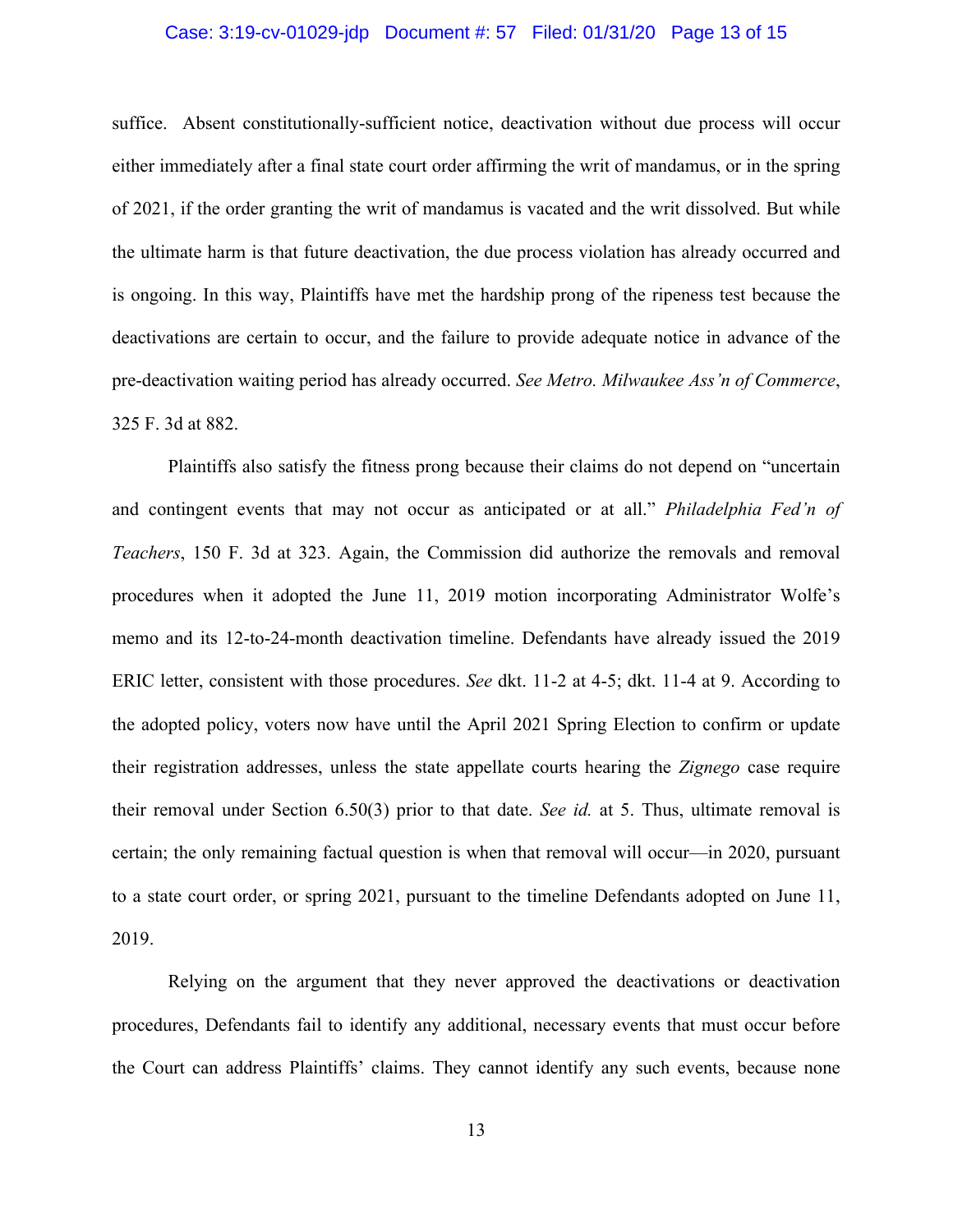### Case: 3:19-cv-01029-jdp Document #: 57 Filed: 01/31/20 Page 14 of 15

exist. Voters will either be deactivated this year, pursuant to a state court order, or in spring 2021, consistent with the Commission's adopted procedures. *See id.* The only disputed questions that remain are questions of law: whether the 2019 ERIC letter gave ERIC list voters constitutionally-adequate notice before deactivation of their registrations, and whether it led them to detrimentally rely on its representations as to how they could preserve their registration status. An answer to these questions by this Court would not constitute an advisory opinion. Plaintiffs contend that under *either* a 30-day or 12-to-24-month period prior to deactivation, Defendants have violated the Due Process Clause by failing to inform voters who received the 2019 ERIC letter that they were facing deactivation if they failed to respond, and to provide them with unambiguous instructions for preventing deactivation and the timeline for that deactivation. Plaintiffs' claims are therefore ripe, and the Court may exercise jurisdiction over this case.

#### **CONCLUSION**

For all of the foregoing reasons, Plaintiffs' claims are ripe for review. Accordingly, Plaintiffs respectfully request that this Court deny Defendants' Motion to Dismiss. Plaintiffs do not interpose any objection to this Court holding the case in abeyance until such time as the *Zignego* litigation has concluded through all appeals or the Commission otherwise votes to deactivate the 2019 ERIC list voters.

DATE: January 31, 2020 Respectfully submitted,

#### */s/ Cecilia Aguilera*

Cecilia Aguilera D.C. Bar No. 1617884 Michelle Kanter Cohen D.C. Bar No. 989164 Jon Sherman D.C. Bar. No. 998271 FAIR ELECTIONS CENTER 1825 K St. NW, Ste. 450